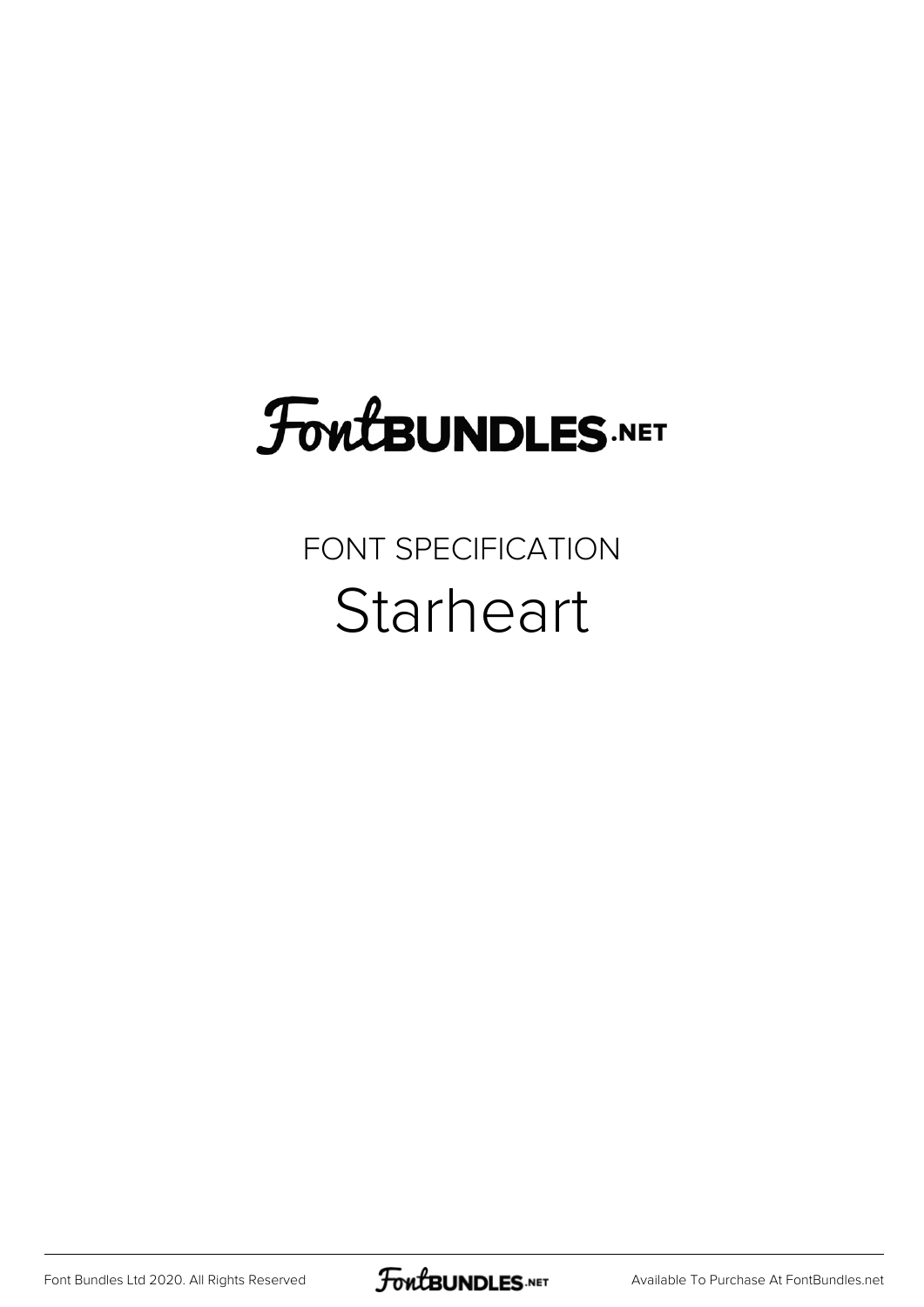## Starheart - Regular

**Uppercase Characters** 

ABCDEFGHJSKLANODQPS TUNNYI

Lowercase Characters

abcdefghojklmnopqvstuvwxyz

**Numbers** 

0123456789

Punctuation and Symbols

All Other Glyphs

$$
\dot{\mathcal{A}}\quad \dot{\mathcal{A}}\quad \dot{\mathcal{A}}\quad \dot{\mathcal{A}}\quad \dot{\mathcal{A}}\quad \dot{\mathcal{A}}\quad \dot{\mathcal{E}}\quad \dot{\mathcal{E}}\quad \dot{\mathcal{E}}\quad \dot{\mathcal{E}}
$$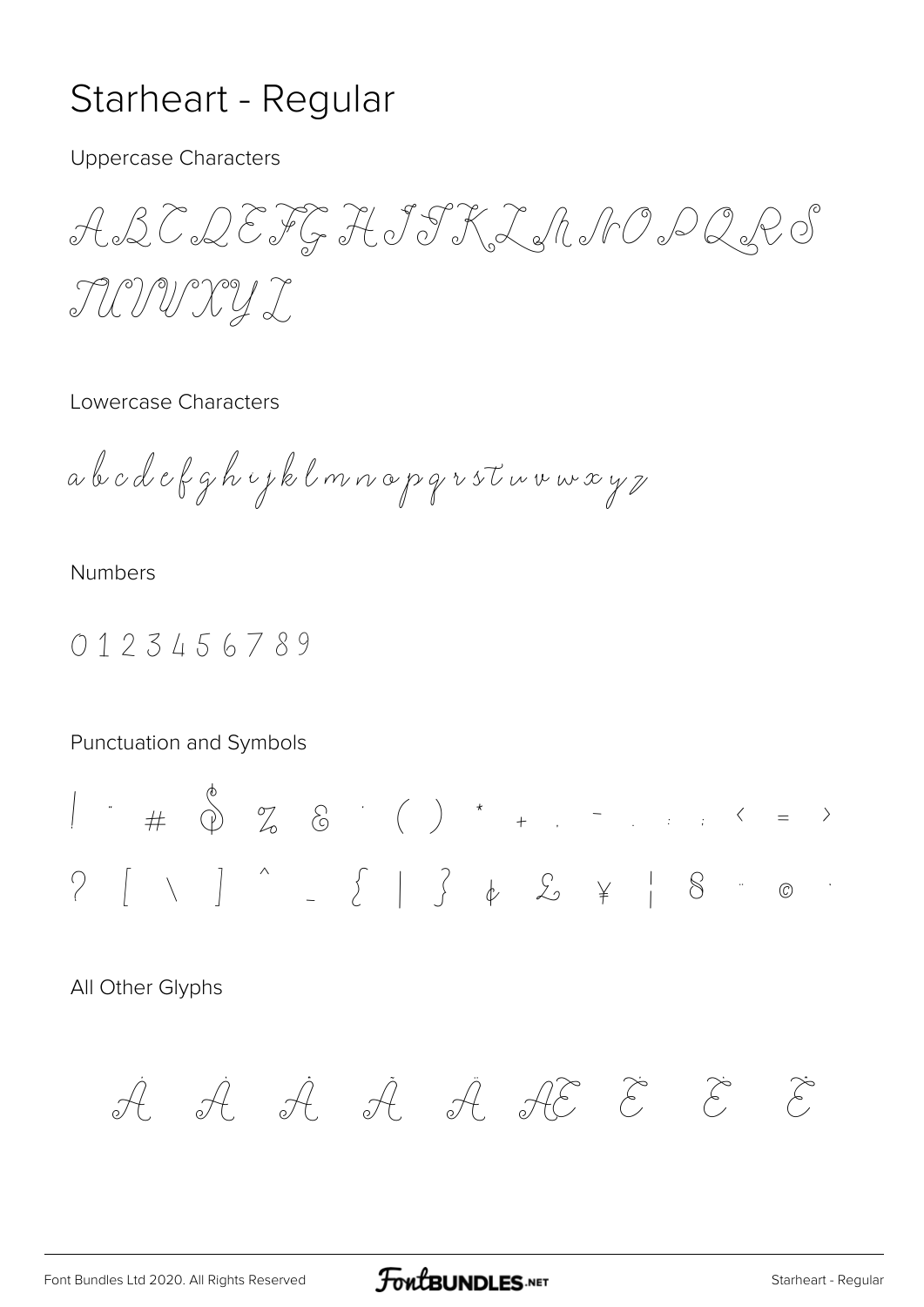

FontBUNDLES.NET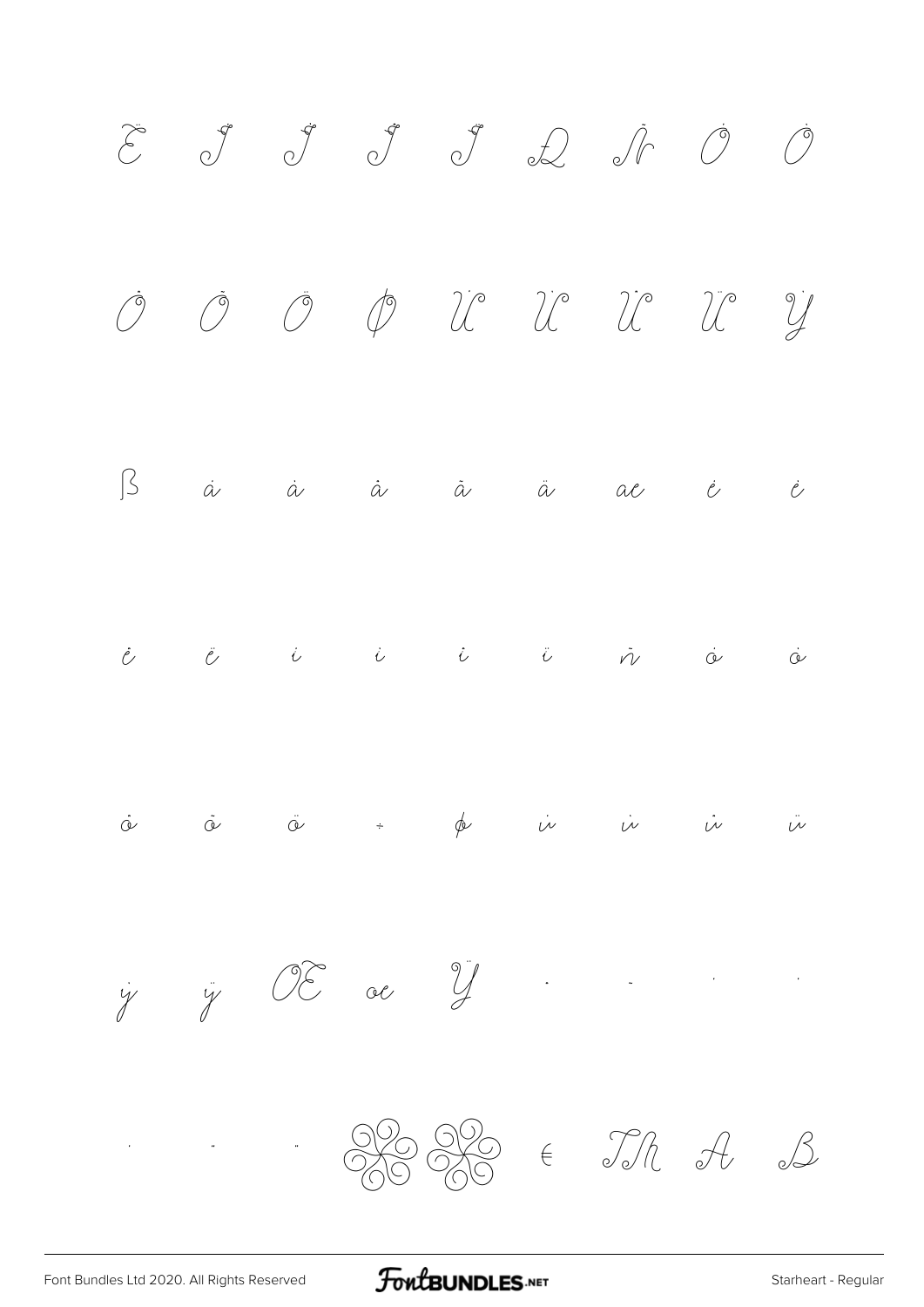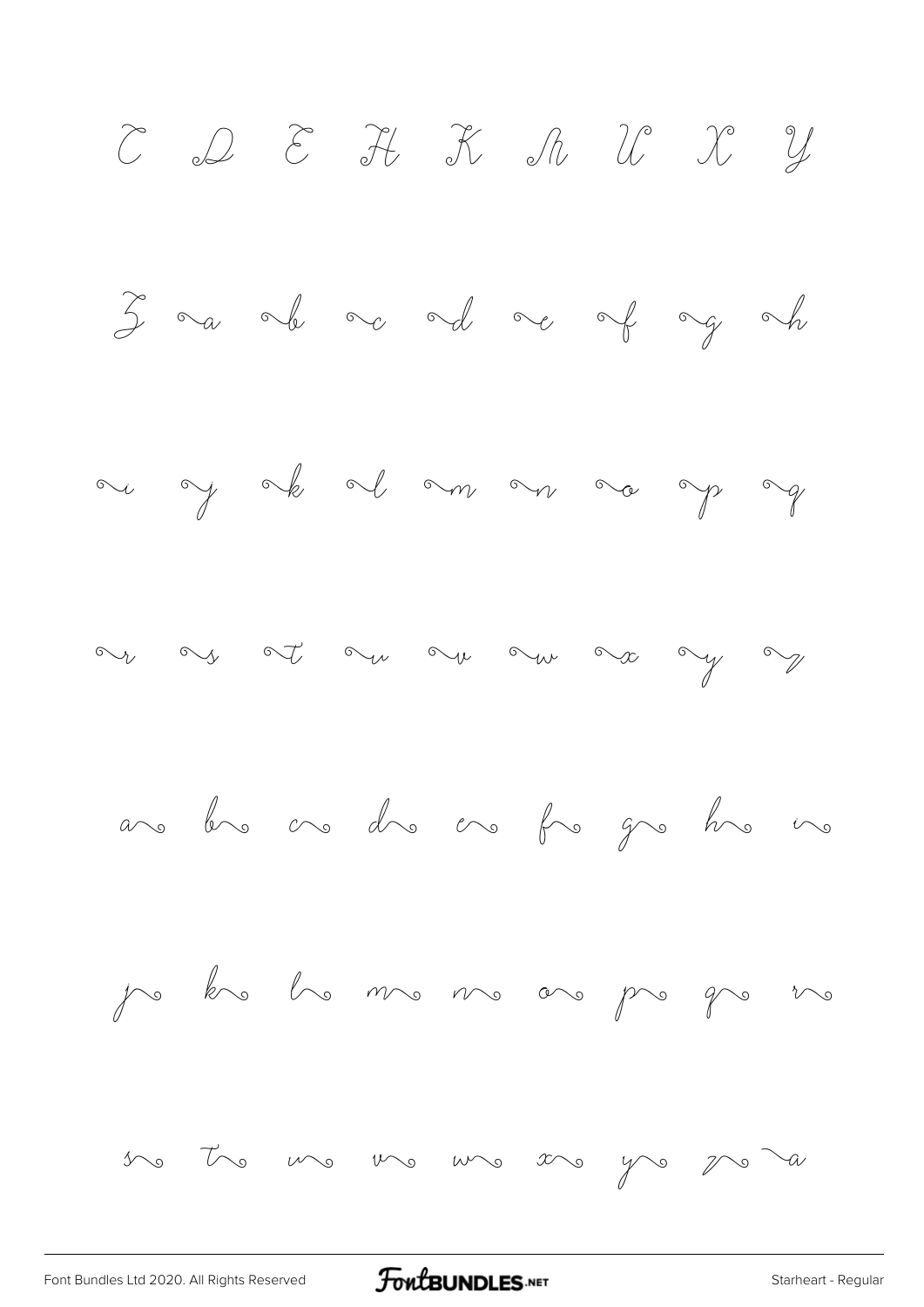![](_page_4_Figure_0.jpeg)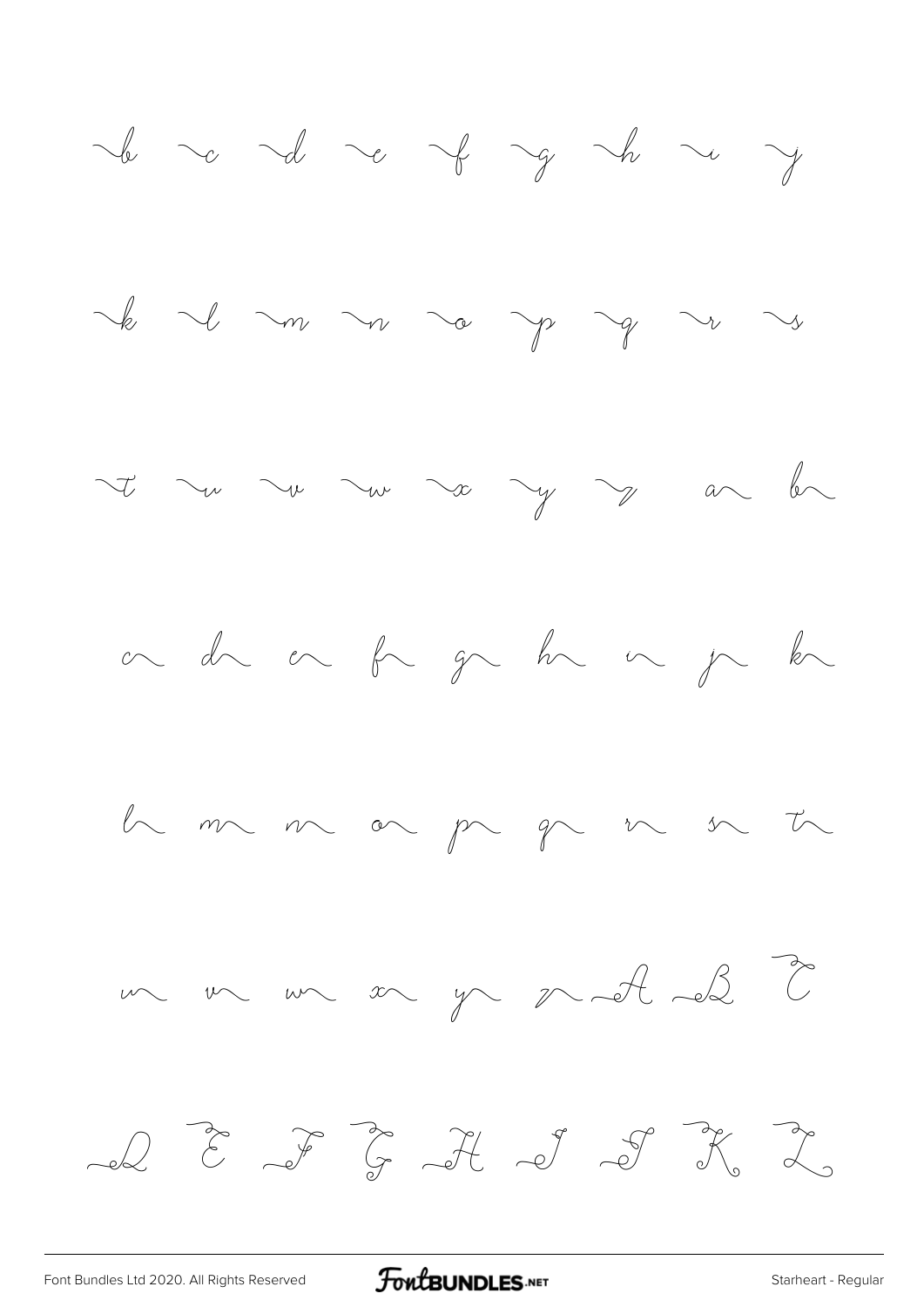A N O D Q D D D P I W I y I aa bb co dd ce gg hh u ll oa pp r sy tt tt tt fra da de  $\frac{d}{d} \frac{d}{d} \frac{d}{d} \frac{d}{d} \frac{d}{d} \frac{d}{d} \frac{d}{d} \frac{d}{d} \frac{d}{d} \frac{d}{d} \frac{d}{d} \frac{d}{d} \frac{d}{d} \frac{d}{d} \frac{d}{d} \frac{d}{d} \frac{d}{d} \frac{d}{d} \frac{d}{d} \frac{d}{d} \frac{d}{d} \frac{d}{d} \frac{d}{d} \frac{d}{d} \frac{d}{d} \frac{d}{d} \frac{d}{d} \frac{d}{d} \frac{d}{d} \frac{d}{d} \frac{d}{d} \frac{$ a composition de la famille  $\frac{1}{4}$ 

![](_page_5_Picture_2.jpeg)